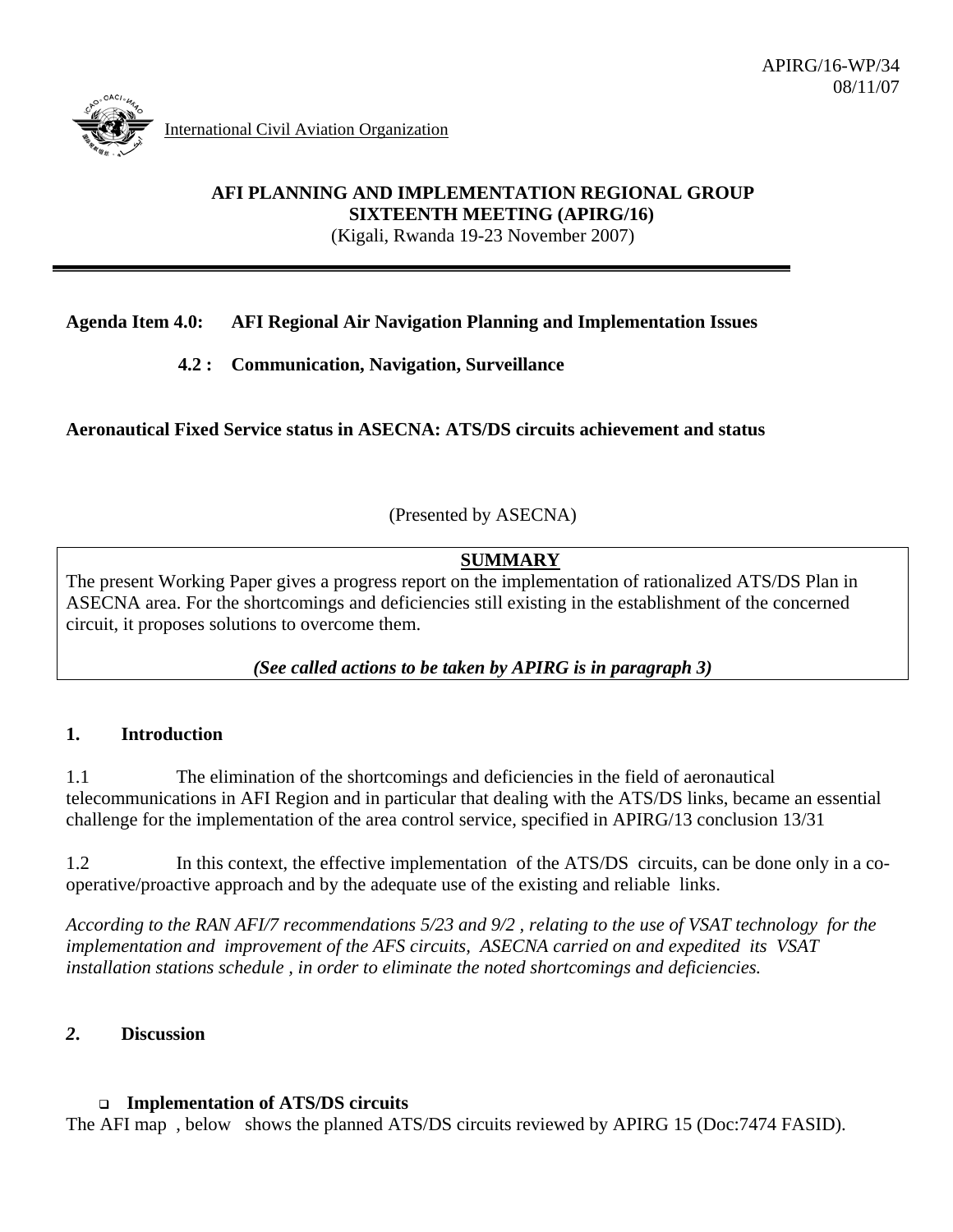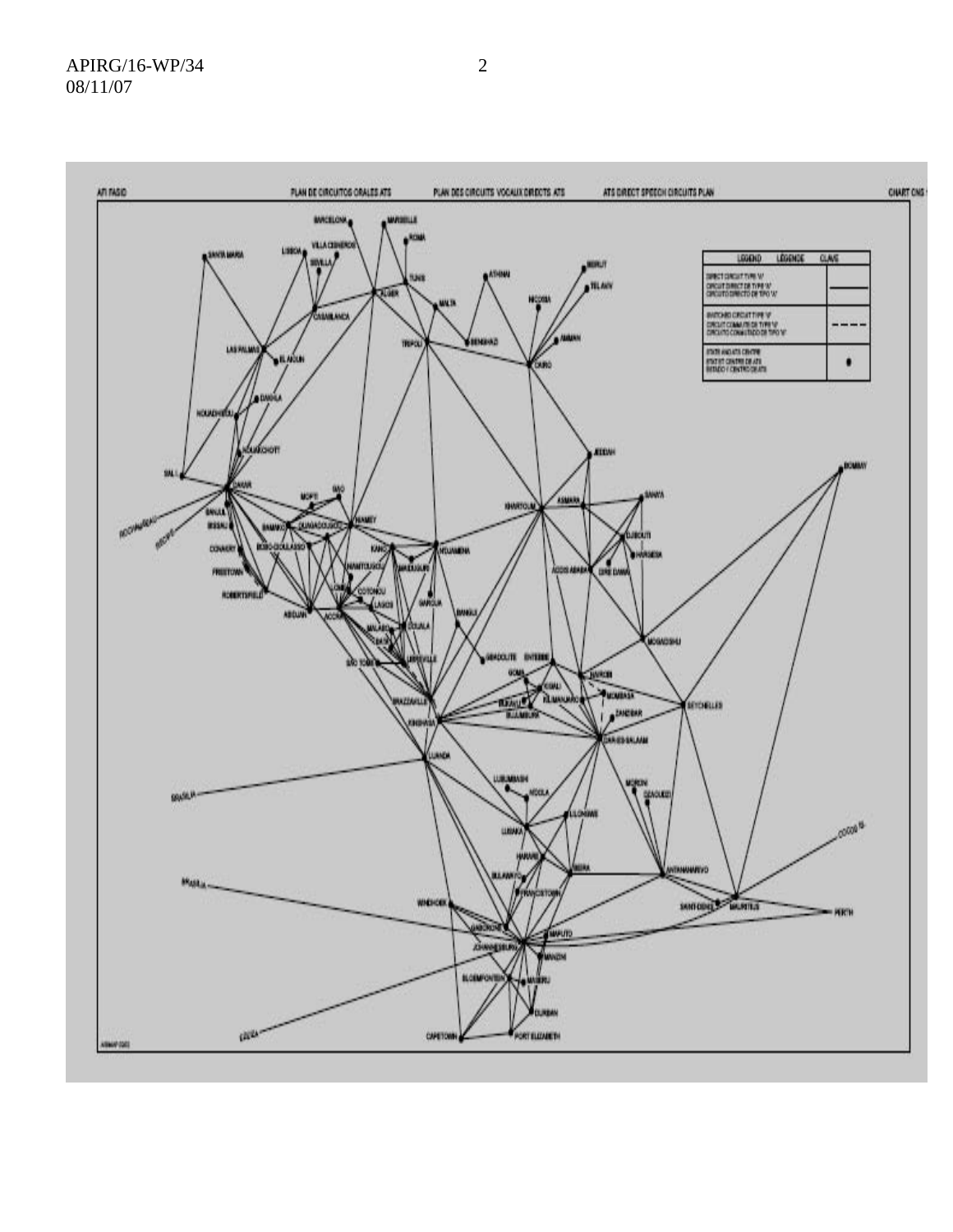Table1 points out that on 123 required circuits in ASECNA area, 102 are implemented for a realization rate of about 83%.

# Table1 : ATS/DS circuits implementation status

| <b>COUNTRY</b>                   | <b>COM</b><br><b>CENTRE</b>  | <b>EQUIRE</b><br>D<br><b>CIRCUIT</b><br>S | <b>OMPLEMEN</b><br><b>TED</b><br><b>CIRCUITS E</b> | <b>IMPLEMENTA</b><br><b>TION RATE %</b> | <b>MISSING CIRCUITS</b>   |
|----------------------------------|------------------------------|-------------------------------------------|----------------------------------------------------|-----------------------------------------|---------------------------|
| <b>BENIN</b>                     | <b>COTONOU</b>               | 3                                         | 3                                                  | 100%                                    |                           |
| <b>BURKINA</b>                   | <b>OUAGA</b>                 | 6                                         | 5                                                  | 83%                                     | <b>NIAMTOUGOU</b>         |
|                                  | <b>BOBO</b>                  | $\overline{4}$                            | $\overline{4}$                                     | 100%                                    |                           |
| <b>CAMEROUN</b>                  | <b>DOUALA</b>                | $\overline{7}$                            | $\overline{7}$                                     | 100%                                    |                           |
|                                  | <b>GAROUA</b>                | $\mathbf{1}$                              | $\mathbf{1}$                                       | 100%                                    |                           |
| <b>CENTRAFRI</b><br><b>QUE</b>   | <b>BANGUI</b>                | 3                                         | $\overline{2}$                                     | 67%                                     | <b>GBADOLITE</b>          |
| <b>CONGO</b>                     | <b>BRAZZAVIL</b><br>LE       | 10                                        | 8                                                  | 70%                                     | <b>KHARTOUM, LUANDA</b>   |
| <b>COTE</b><br><b>D'IVOIRE</b>   | <b>ABIDJAN</b>               | 7                                         | 7                                                  | 100%                                    |                           |
| <b>GABON</b>                     | <b>LIBREVILLE</b>            | 8                                         | $\overline{7}$                                     | 75%                                     | <b>BATA</b>               |
| <b>BISSAU</b><br><b>GUINEE</b>   | <b>BISSAU</b>                | 3                                         | $\overline{2}$                                     | 66%                                     | <b>BANJUL</b>             |
| EQUAT.<br><b>GUINEE</b>          | <b>MALABO</b>                | 3                                         | $\overline{3}$                                     | 100%                                    |                           |
|                                  | <b>BATA</b>                  | 3                                         | $\overline{2}$                                     | 33%                                     | <b>LIBREVILLE</b>         |
| <b>MADAGASC</b><br><b>AR</b>     | <b>IVATO</b>                 | 8                                         | $\overline{7}$                                     | 88%                                     | <b>SEYCHBLLES</b>         |
| <b>MALI</b>                      | <b>BAMAKO</b>                | $\overline{7}$                            | 6                                                  | 86%                                     | <b>MOPTI</b>              |
|                                  | <b>GAO</b>                   | 3                                         | $\overline{2}$                                     | 67%                                     | <b>MOPTI</b>              |
|                                  | <b>MOPTI</b>                 | $\overline{2}$                            | $\overline{0}$                                     | 0%                                      | <b>GAO, BAMAKO</b>        |
| <b>MAURITANI</b><br>$\mathbf{A}$ | <b>NOUAKCHO</b><br><b>TT</b> | $\overline{2}$                            | $\overline{2}$                                     | 100%                                    |                           |
|                                  | <b>NOUADHIB</b><br>OU        | $\overline{4}$                            | $\mathbf{2}$                                       | 50%                                     | <b>DAKHLA, LAS PALMAS</b> |
| <b>NIGER</b>                     | <b>NIAMEY</b>                | 9                                         | 8                                                  | 89%                                     | <b>TRIPOLI</b>            |
| <b>SENEGAL</b>                   | <b>DAKAR</b>                 | 15                                        | 14                                                 | 93%                                     | <b>ROCHAMBO</b>           |
| <b>CHAD</b>                      | <b>NDJAMENA</b>              | 9                                         | 7                                                  | 78%                                     | <b>KHARTOUM, TRIPOLI</b>  |
| <b>TOGO</b>                      | <b>LOME</b>                  | 3                                         | 3                                                  | 100%                                    |                           |
|                                  | <b>NIAMTOUG</b><br>OU        | 3                                         | $\overline{2}$                                     | 67%                                     | <b>OUAGA</b>              |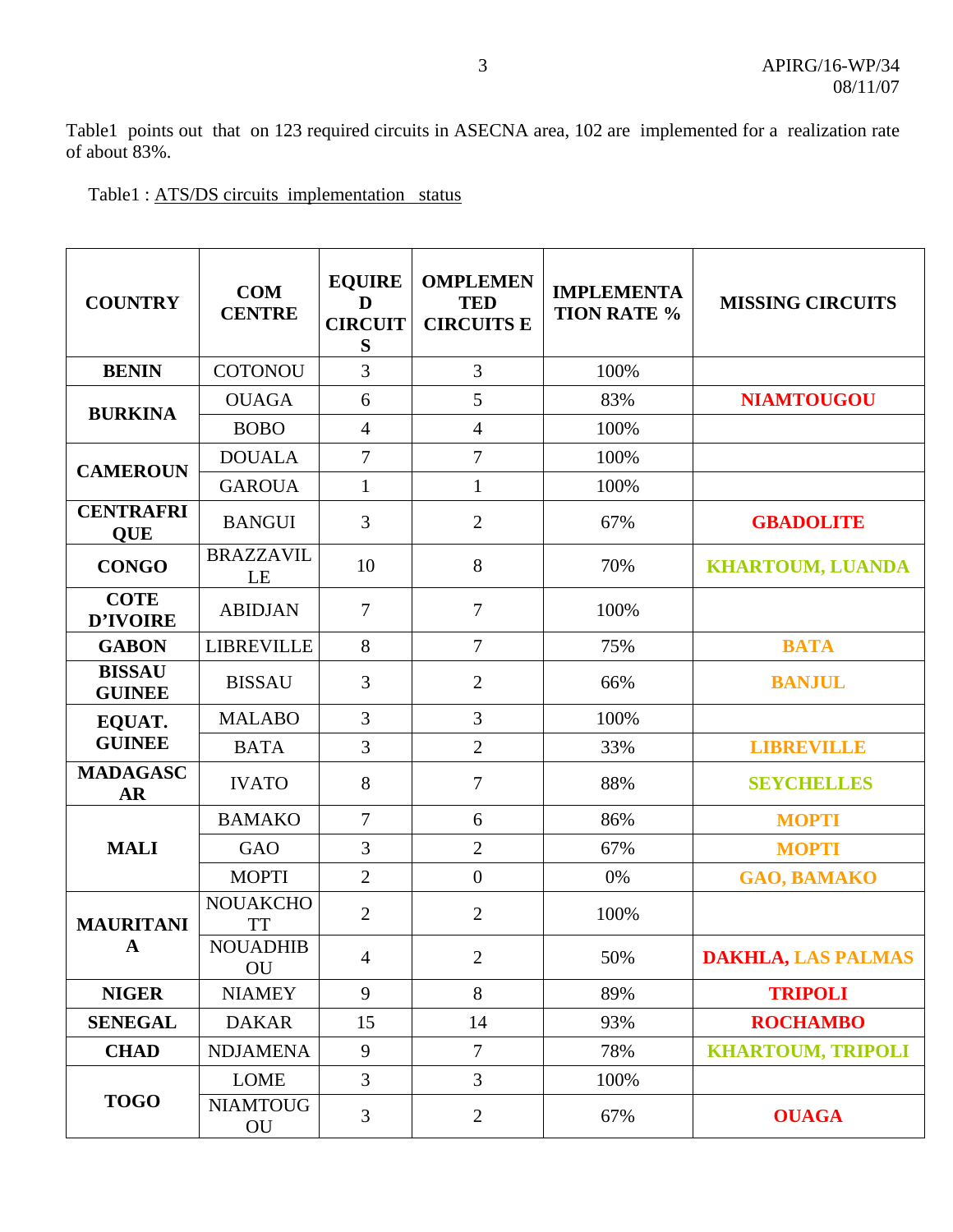

Inside ASECNA Area some non implemented circuits (regarding, Bata, Mopti ) will be sooner achieved before the end of year 2007 (equipments are already purchased).

### **ATS/DS circuits Performances**

ATS/DS circuits performances evaluation **does not follow any standardization.** Figure 1 Shows ATS/DS availability evaluation from the ASECNA Main centres



*ATS/DS-AFISNET Evaluation for Niamey (year 2006)*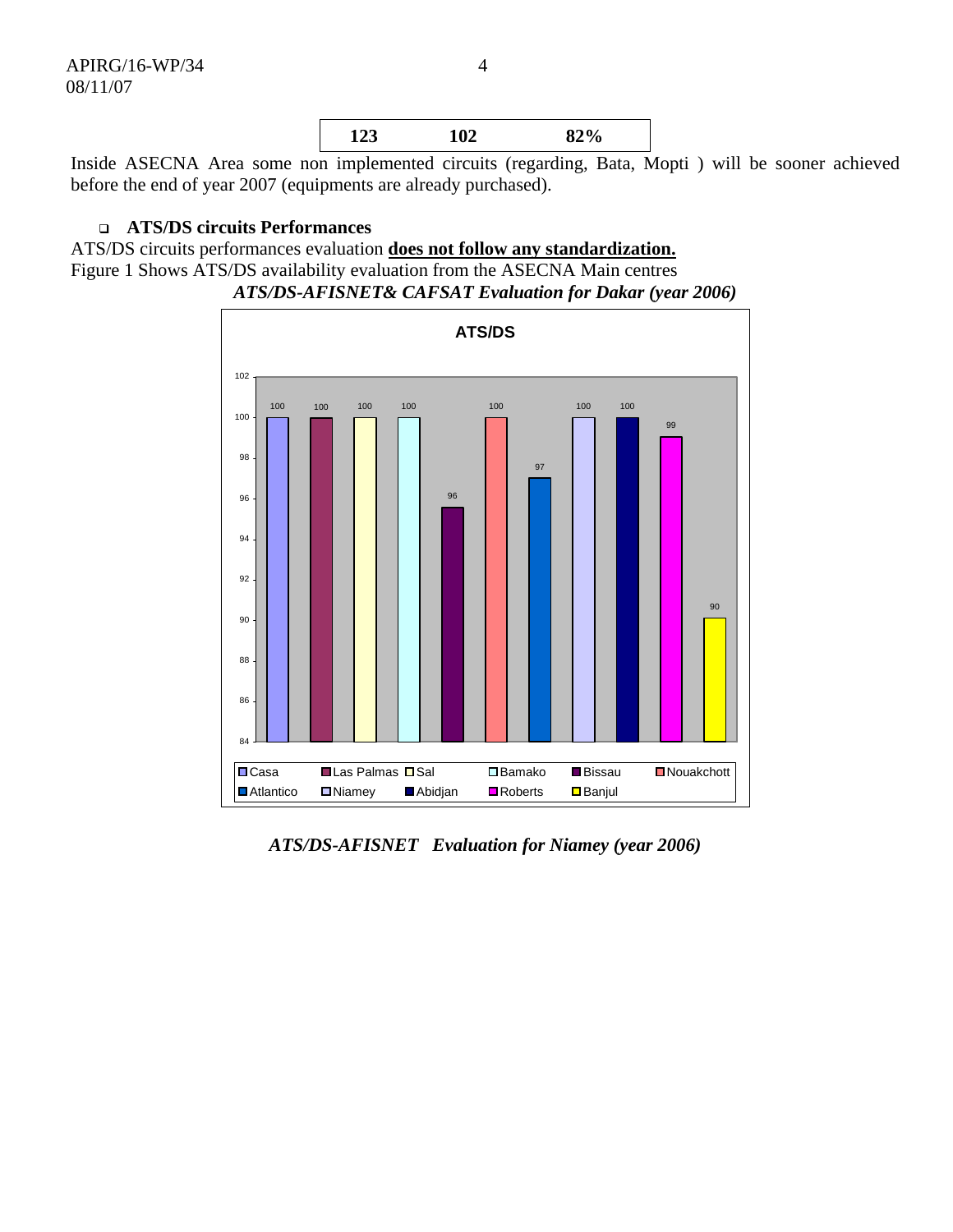

*ATS/DS-AFISNET & SADC 1 Evaluation for Antananarivo (year 2006)* 



*ATS/DS-AFISNET Evaluation for Brazzaville (year 2006)*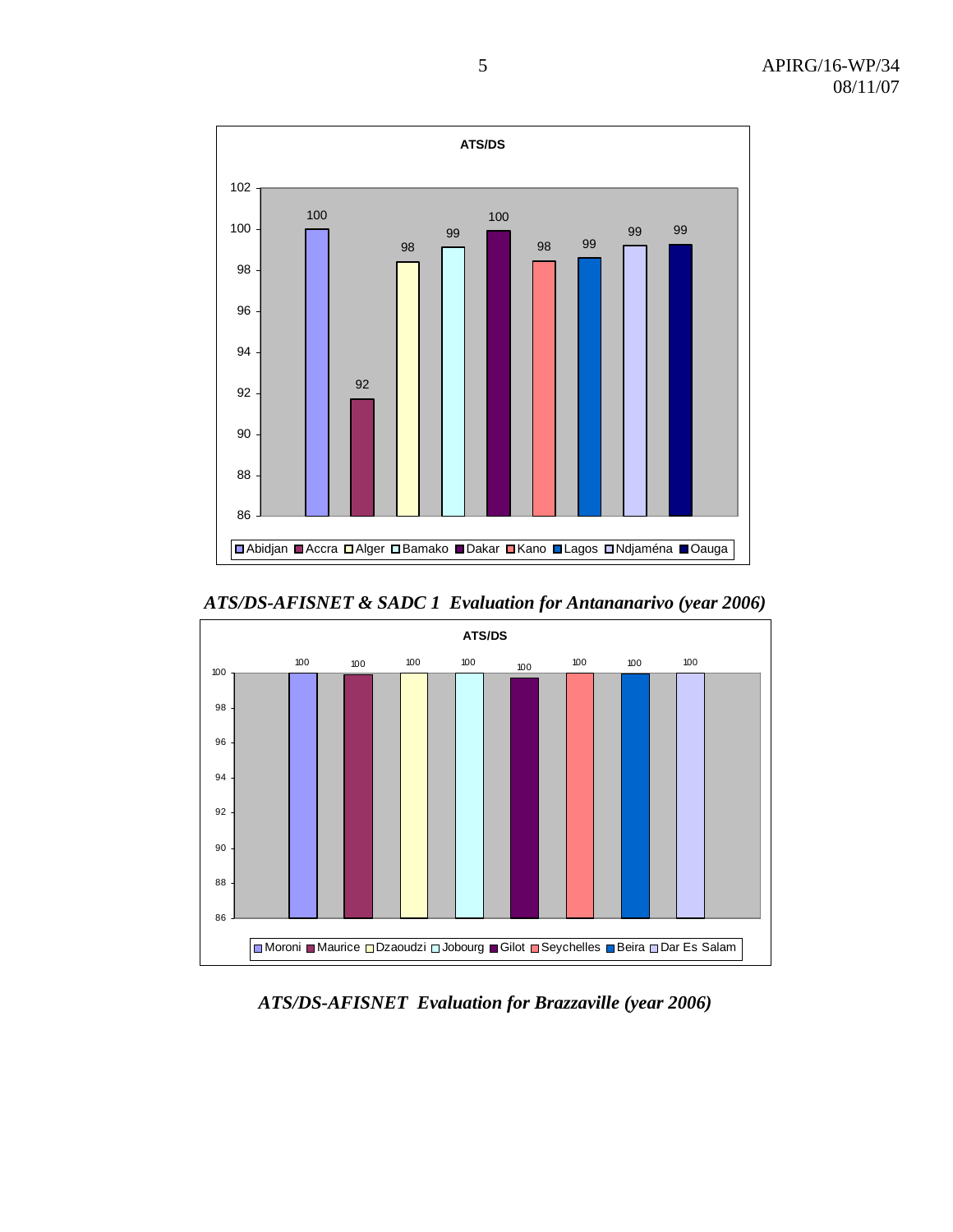

*ATS/DS-AFISNET Evaluation for N'Djamena (year 2006)* 

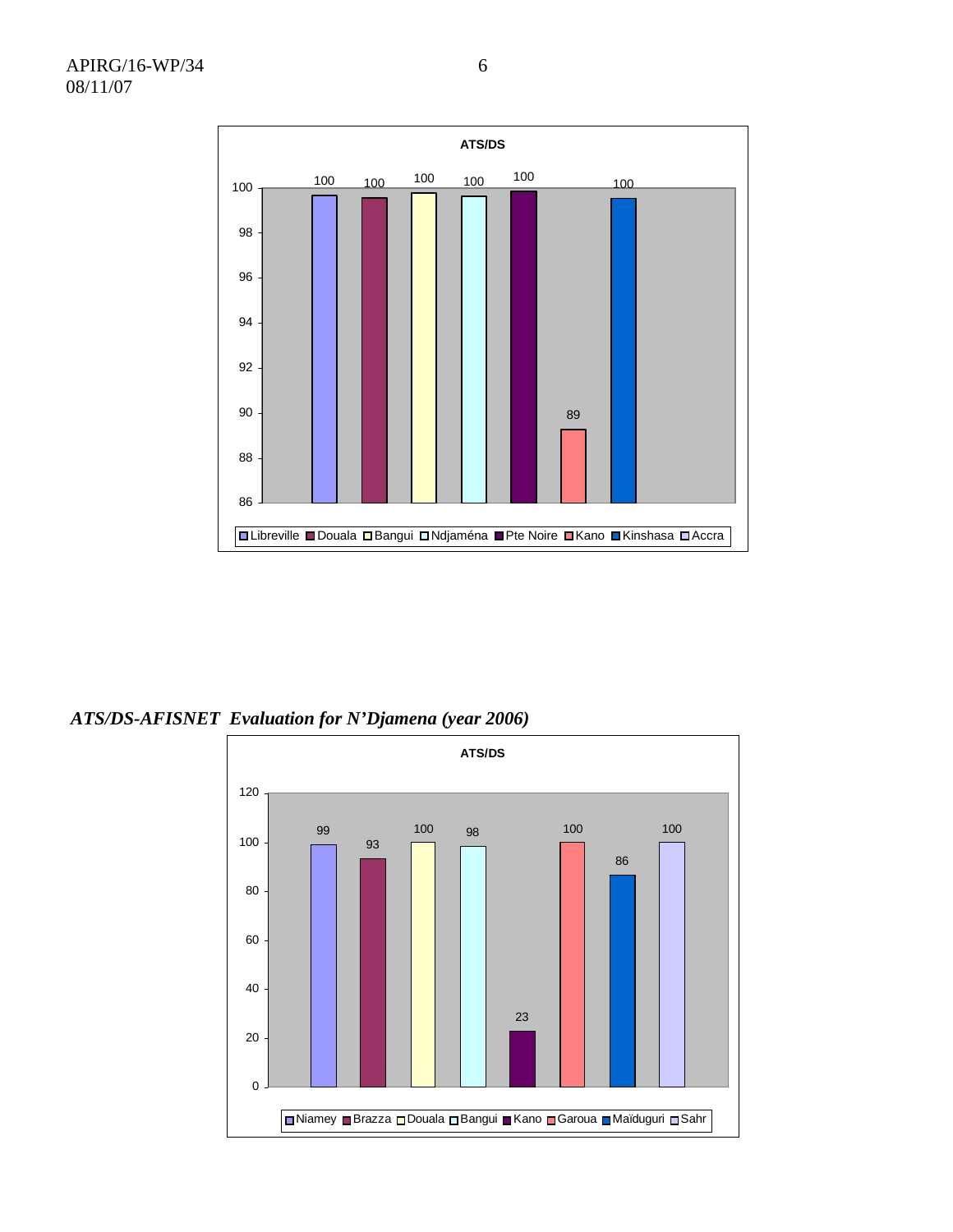**It can be noted that some deficiencies remain and must be cleared out as soon as possible to avoid or increase the risk of non coordinated flight in the area.** 

#### **Back up facilities**

To ensure the continuity of ATS vocal coordination ASECNA provided his centre with INMARSAT phone and with PSTN line. The list of ATS/DS Backup means in ASECNA Centres is available;

| <b>Centre</b>      | Numéro de la Valise | Numéro PTT du CCR/CIV/TWR |
|--------------------|---------------------|---------------------------|
| Abidjan            | 00 870 763041714    | 00 (225) 21 27 64 39      |
| <b>Bamako</b>      | 00 870 763041718    | 00 (223) 20 93 58         |
| Bangui             | 00 870 763041722    | 00 (236) 61 33 80         |
| <b>Brazzaville</b> | 00 870 763041726    | 00 (242) 82 01 75         |
| Cotonou            | 00 870 763041730    | 00 229 30 76 35           |
| Dakar              | 00 870 763041734    | 00 (221) 820 07 05        |
| Douala             | 00 870 763041738    | 00 237 342 77 34          |
| Ivato              | 00 870 763041742    | 00 (261) 20 22 581 16     |
| Libreville         | 00 870 763041746    | 00 (241) 73 21 04         |
| Lomé               | 00 870 763041750    | 00 228 226 50 62          |
| Malabo             | 00 870 763041754    | 00 240 9 22 01            |
| N'Djamena          | 00 870 763041758    | 00 (235) 52 42 62         |
| Niamey             | 00 870763041762     | 00 (227) 73 35 86         |
| Nouakchott         | 00 870 763041766    | 00 (222) 29 32 10         |
| Ouagadougou        | 00 870 763041770    | 00 (226) 50 31 16 41      |

### **INMARSAT and PSTN Numbers in ASECNA CENTRES**

### **ATS/DS on going projects**

ASECNA has planed to achieve missing ATS/DS Circuits .

The project consists on :

- Implementing the missing planed circuit in a joint collaborative approach with other ANSP through AFISNET interconnexion with new COM centres ( *Bissau, Banjul & Sao-Tomé, Algiers*);
- Interconnecting AFISNET with existing **CAFSAT** network (*Nouakchott Las Palmas, Nouakchott Casablanca, Nouadhibou–Las Palmas*) and with coming **NAFISAT/SADC2** network (*Brazzaville-Khartoum, Brazzaville-Luanda, Niamey-Tripoli, N'Djamena-Khartoum, N'Djamena-Tripoi, Abidjan-Luanda, Dakar-Luanda* );

### **3. Action by APIRG:**

- 3.1 The meeting is invited to:
	- note the realization rate for the ATS/DS circuits implemented in ASECNA area (under its full responsibility), which are a question of vital importance for the air navigation service;
	- Encourage in the others side regarding the circuits not yet implemented to carry out their implementation